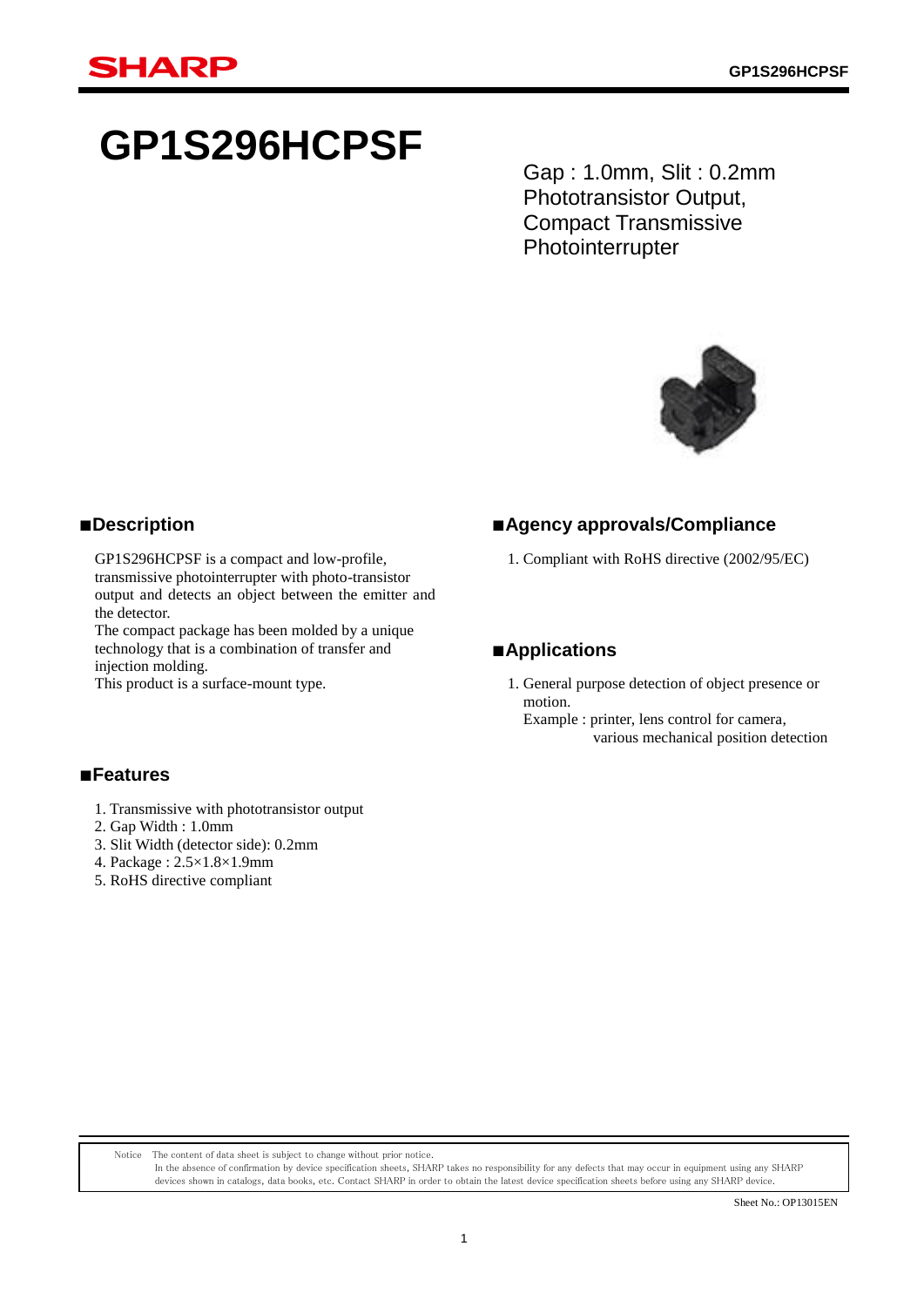## **SHARP**

ī

## ■**Internal Connection Diagram**



### ■**Outline Dimensions**

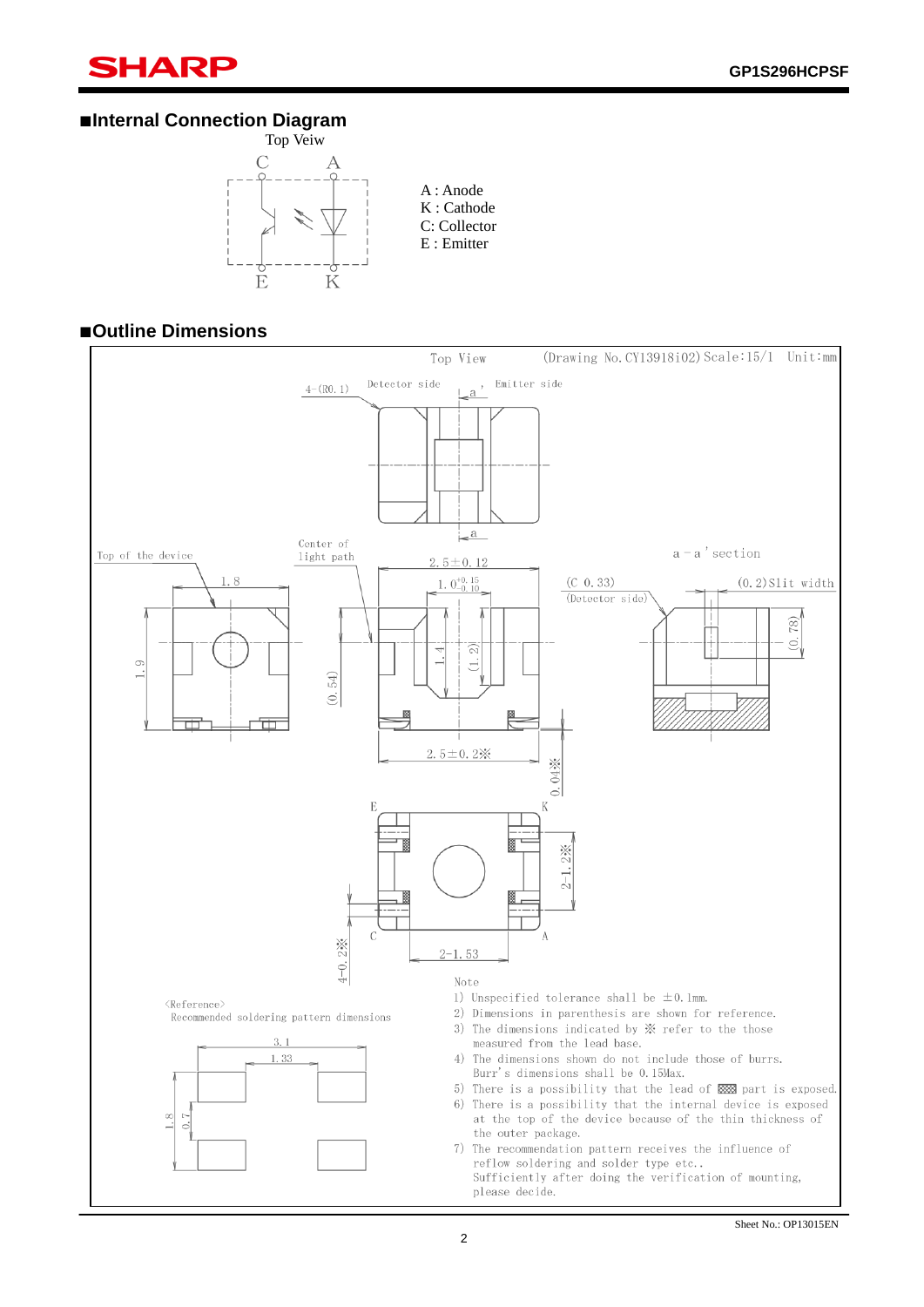ī

## ■**Absolute Maximum Ratings**

|                         |                             |               |                 | Ta= $25^{\circ}$ C |
|-------------------------|-----------------------------|---------------|-----------------|--------------------|
|                         | Parameter                   | Symbol        | Rating          | Unit               |
|                         | Forward current             | $\rm I_F$     | 30              | mA                 |
| Input                   | Reverse voltage             | $V_{R}$       | 6               | V                  |
| Power dissipation       | P                           | 60            | mW              |                    |
|                         | Collector-emitter voltage   | $V_{\rm CEO}$ | 35              | V                  |
|                         | Emitter-collector voltage   | $V_{ECO}$     | 6               | V                  |
| Output                  | Collector current           | Ic            | 20              | mA                 |
|                         | Collector power dissipation | $P_{\rm C}$   | 60              | mW                 |
| Total power dissipation |                             | Ptot          | 80              | mW                 |
| Operating temperature   |                             | Topr          | $-25$ to $+85$  | $\rm ^{\circ}C$    |
| Storage temperature     |                             | <b>Tstg</b>   | $-40$ to $+100$ | $^{\circ}C$        |
|                         | *<br>Soldering temperature  | <b>Tsol</b>   | 260             | $\rm ^{\circ}C$    |

\* Soldering time : 3 s or less

## ■**Electro-optical characteristics**

|                 |                                         |        |               |                                                  |      |      |      | $Ta = 25^{\circ}C$ |
|-----------------|-----------------------------------------|--------|---------------|--------------------------------------------------|------|------|------|--------------------|
| Parameter       |                                         |        | Symbol        | Conditions                                       | MIN. | TYP. | MAX. | Unit               |
| Forward voltage |                                         |        |               | $IF=20mA$                                        |      | 1.2  | 1.4  | V                  |
| Input           | Reverse current                         |        | $I_R$         | $V_R = 3V$                                       |      |      | 10   | $\mu A$            |
| Output          | Collector dark current                  |        | $I_{\rm CEO}$ | $V_{CF} = 20V$                                   | ÷    |      | 100  | nA                 |
|                 | Collector current                       |        | Ic            | $V_{CE}$ =5V, I <sub>F</sub> =5mA                | 150  |      | 600  | $\mu A$            |
| Transfer        | Response time                           | (Rise) | tr            | $V_{CE}$ =5V, Ic=100 $\mu$ A<br>$R_I = 1k\Omega$ |      | 50   | 150  | $\mu$ s            |
| character-      |                                         | (Fall) | tf            |                                                  |      | 50   | 150  | $\mu$ s            |
| is tics         | Collector-emitter<br>saturation voltage |        | $V_{CE}(sat)$ | $I_F=10$ mA, Ic=40 $\mu$ A                       |      |      | 0.4  | V                  |

(Test circuit for response time)



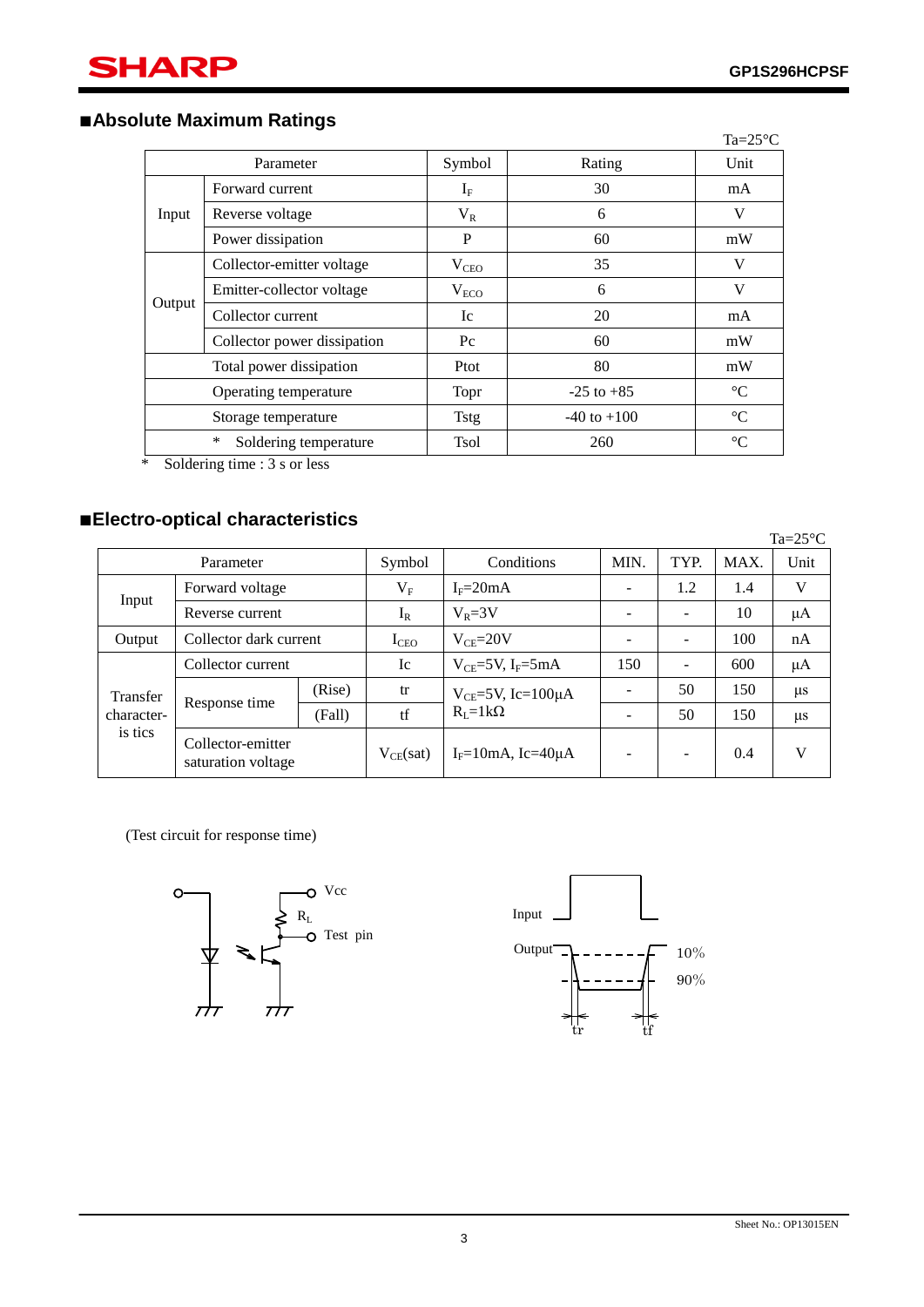## **SHARP**

ī



Foward current vs. ambient temperature

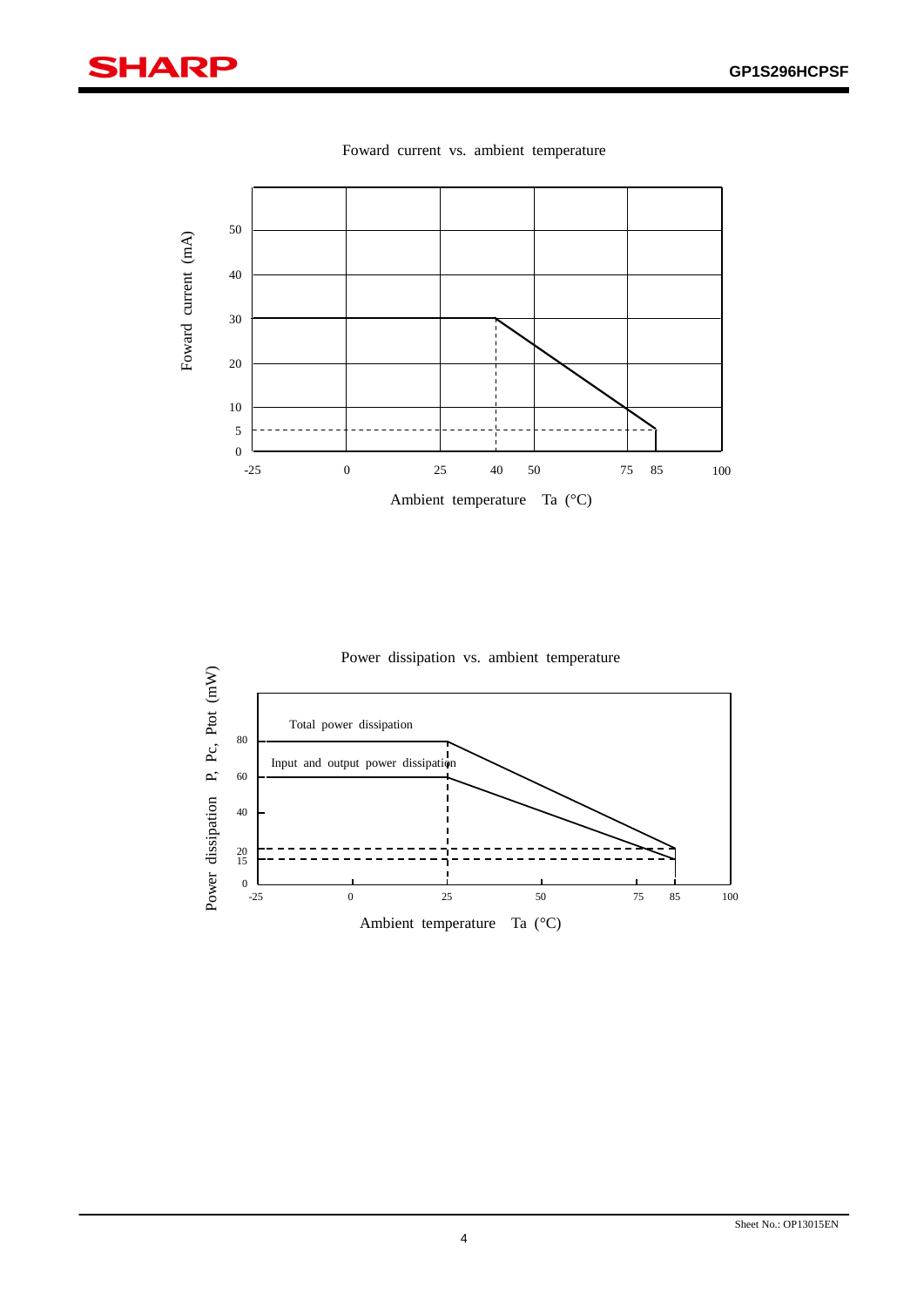



Relative collector current vs. shield distance 1 (Reference value)

Relative collector current vs. shield distance 2 (Reference value)

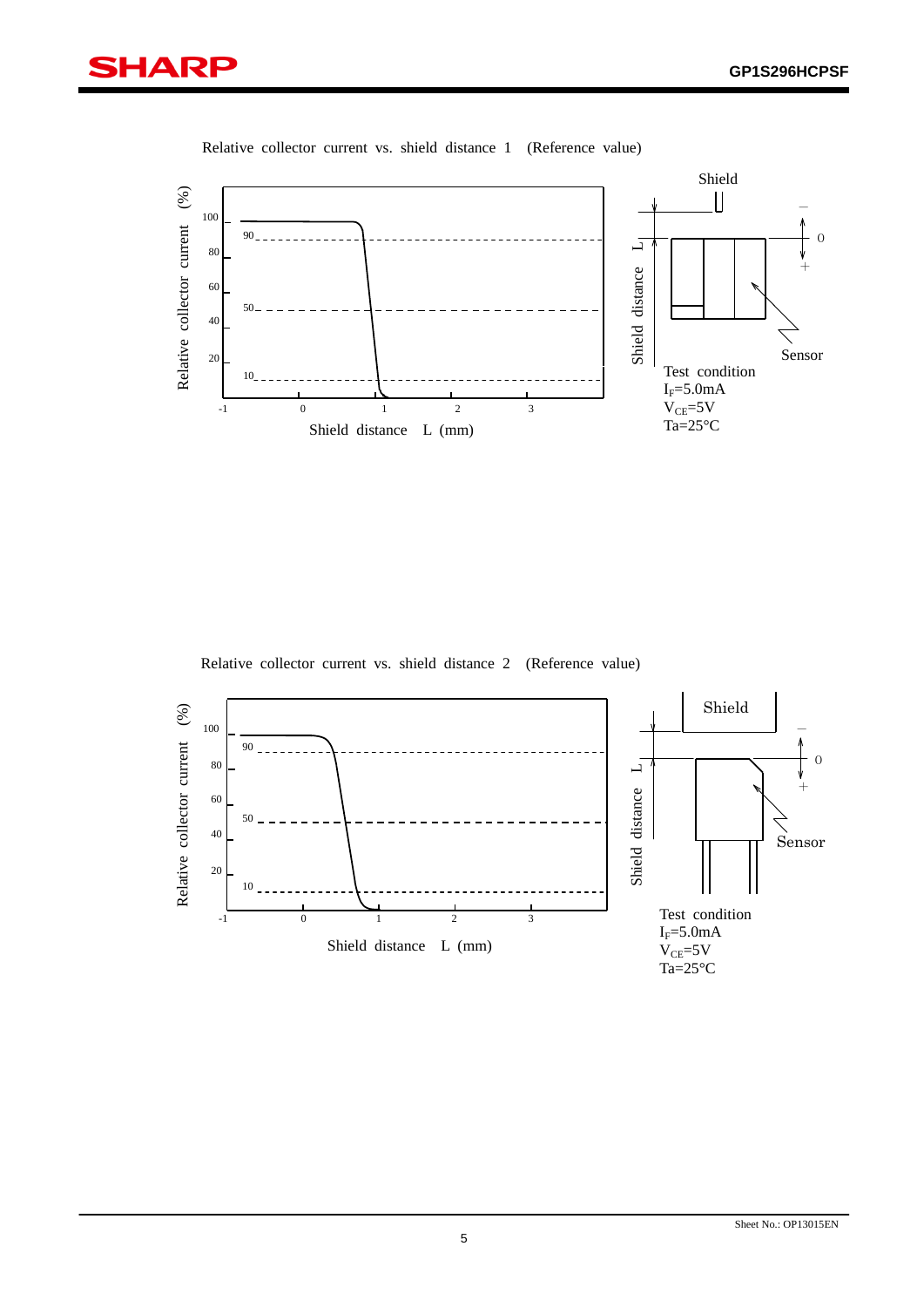**GP1S296HCPSF**

## SHARI

## ■**Supplements**

●Parts

ī

Refer to the attached sheet, Page 8.

●Packing

Refer to the attached drawing No. CY13919i09

- ●ODS materials
- This product shall not contain the following materials.

Also, the following materials shall not be used in the production process for this product.

Materials for ODS : CFC<sub>S</sub>, Halon, Carbon tetrachloride, 1.1.1-Trichloroethane (Methyl chloroform) ●Specified brominated flame retardants

Specified brominated flame retardants (PBB and PBDE) are not used in this device at all.

●Compliance with each regulation

1) The RoHS directive(2002/95/EC)

This product complies with the RoHS directive(2002/95/EC) .

Object substances: mercury, lead, cadmium, hexavalent chromium, polybrominated biphenyls (PBB) and polybrominated diphenyl ethers (PBDE)

2) Content of six substances specified in Management Methods for Control of Pollution Caused by Electronic Information

|                  | Toxic and hazardous substances |                 |                 |                        |                             |                                   |  |
|------------------|--------------------------------|-----------------|-----------------|------------------------|-----------------------------|-----------------------------------|--|
| Category         | Lead<br>(Pb)                   | Mercury<br>(Hg) | Cadmium<br>(Cd) | Hexavalent<br>chromium | Polybrominated<br>biphenyls | Polybrominated<br>diphenyl ethers |  |
|                  |                                |                 |                 | ( $\mathrm{Cr}^{6+}$   | (PBB)                       | (PBDE)                            |  |
| Photointerrupter |                                |                 |                 |                        |                             |                                   |  |

Products Regulation (Chinese : 电子信息产品污染控制管理办法).

 ✓: indicates that the content of the toxic and hazardous substance in all the homogeneous materials of the part is below the concentration limit requirement as described in SJ/T 11363-2006 standard.

●Product mass : Approx. 10mg

●Country of origin : China

●Taping specification : Refer to the attachment-2.

●Moisture-proof package specification : Refer to the attachment-3.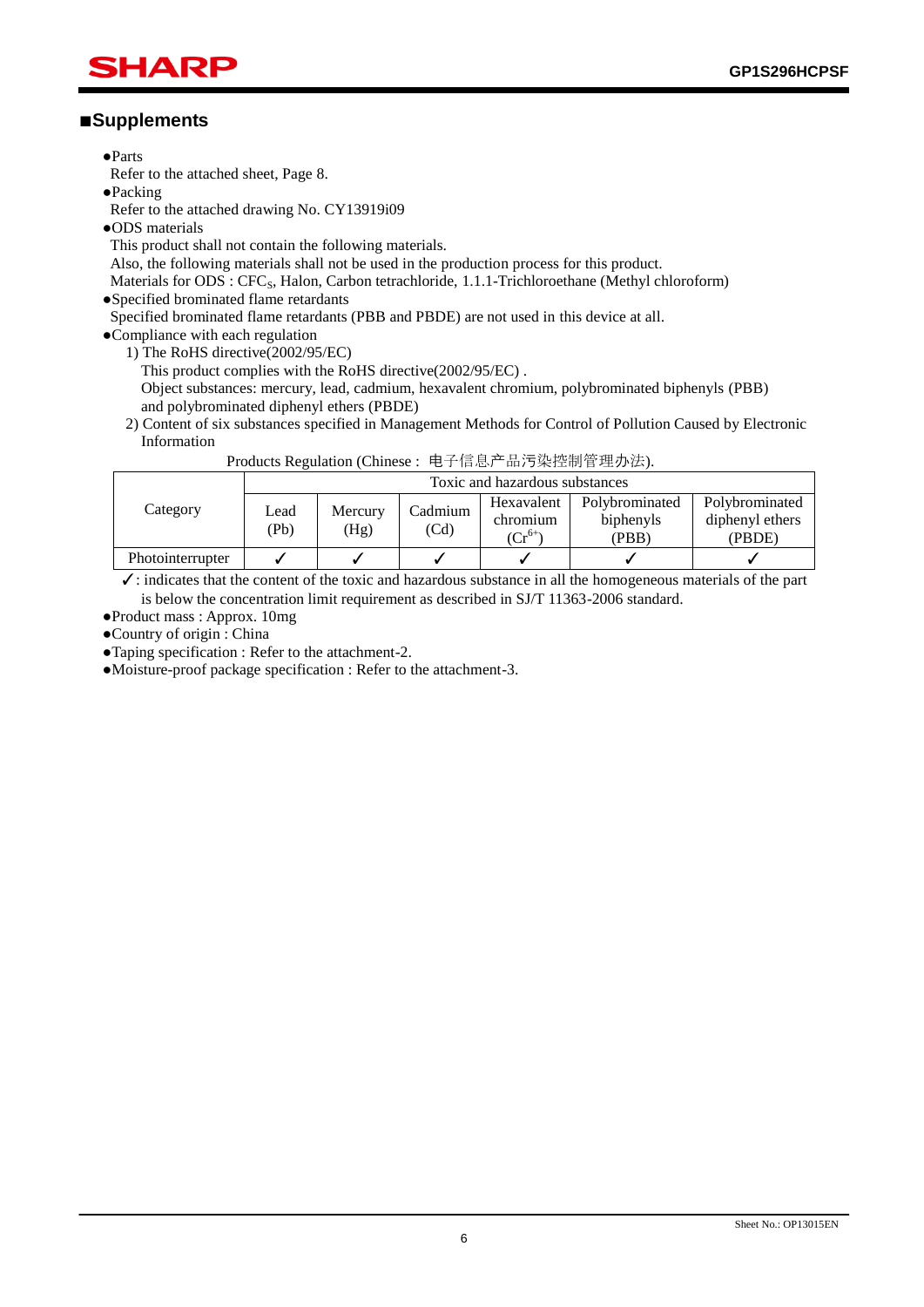## HAR

#### ■**Notes**

ī

●Circuit design

In circuit designing, make allowance for the degradation of the light emitting diode output that results from long continuous operation. (50% degradation/5 years)

●Prevention of detection error

To prevent photointerrupter from faulty operation caused by external light, do not set the detecting face to the external light.

●Position of opaque board

Opaque board shall be installed at place 1.1mm or more from the top of elements.

(Example)



●Print circuit board design

Because a portion of the internal lead may be exposed at the back of the product, please consider it in the pattern design for a print circuit board design.

●Soldering

(1) Reflow soldering

Please do only one soldering at the temperature and the time within the temperature profile in attachment-1. (2) Hand soldering

To solder onto lead pins, please solder at 260°C for 3 seconds or less.

Please also take care not to let mechanical stress exert on package and lead pins when soldering. Please have soldering adjustment, etc. after GP1S296HCPSF is cooled down, and also note that the outer mold resin may be meltdown by heating for a long time.

Since the tip of the lead has exposed lead frame base material, there is a case not to be soldered, so please consider the soldering pattern on a print circuit board to solder well with the bottom and side surface of the lead.

●Cleaning

Cleaning shall be carried out under the below conditions to avoid keeping solvent, solder and flux on the device.

- (1) Solvent cleaning : Solvent temperature 45°C or less, Immersion for 3 min. or less
- (2) Ultrasonic cleaning : Since the influence to the product may changes by the conditions of the ultrasonic power, time, the tank size, PCB size, the product installation condition, etc., please evaluate with actual conditions and confirm before usage.
- (3) The cleaning shall be carried out with solvent below.
- Solvent : Ethyl alcohol, Methyl alcohol

#### ●Lead pin

Lead terminals of this product have Copper, Nickel, Palladium and Gold plating.

Before usage, please evaluate solder ability with actual conditions and confirm.

The uniformity in color for the lead terminals are not specified.

- ●Storage and management after open
	- 1) Storage condition : Storage shall be in accordance with the below conditions.
	- Storage temp. : 5 to 30°C

Storage humidity : 70%RH or less

2) Treatment after open

- (1) After open, please mount at the conditions of humidity 60%RH or less and temperature 5 to 25°C within 2 days.
- (2) In case of long time storage after open, please storage at the conditions of humidity 70%RH or less and temperature 5 to 30°C by using dry box or resealing with desiccant in moisture-proof bag by sealer and mount within 2 weeks.
- ●Baking before mounting

In case that it could not carry out the above treatment, it is able to mount with baking treatment.

However baking treatment shall be limited only 1 time. Although it is possible to have baking treatment with taping package, please bake it by putting a reel with standing situation. Please do not lay it down since it may change the reel shape and occur a mounting problem. Since a label and a fixing tape for the carrier tape does not have enough heat resistance, there may be a case to leave some paste.

Recommended baking conditions : 100°C, 16 to 24 hours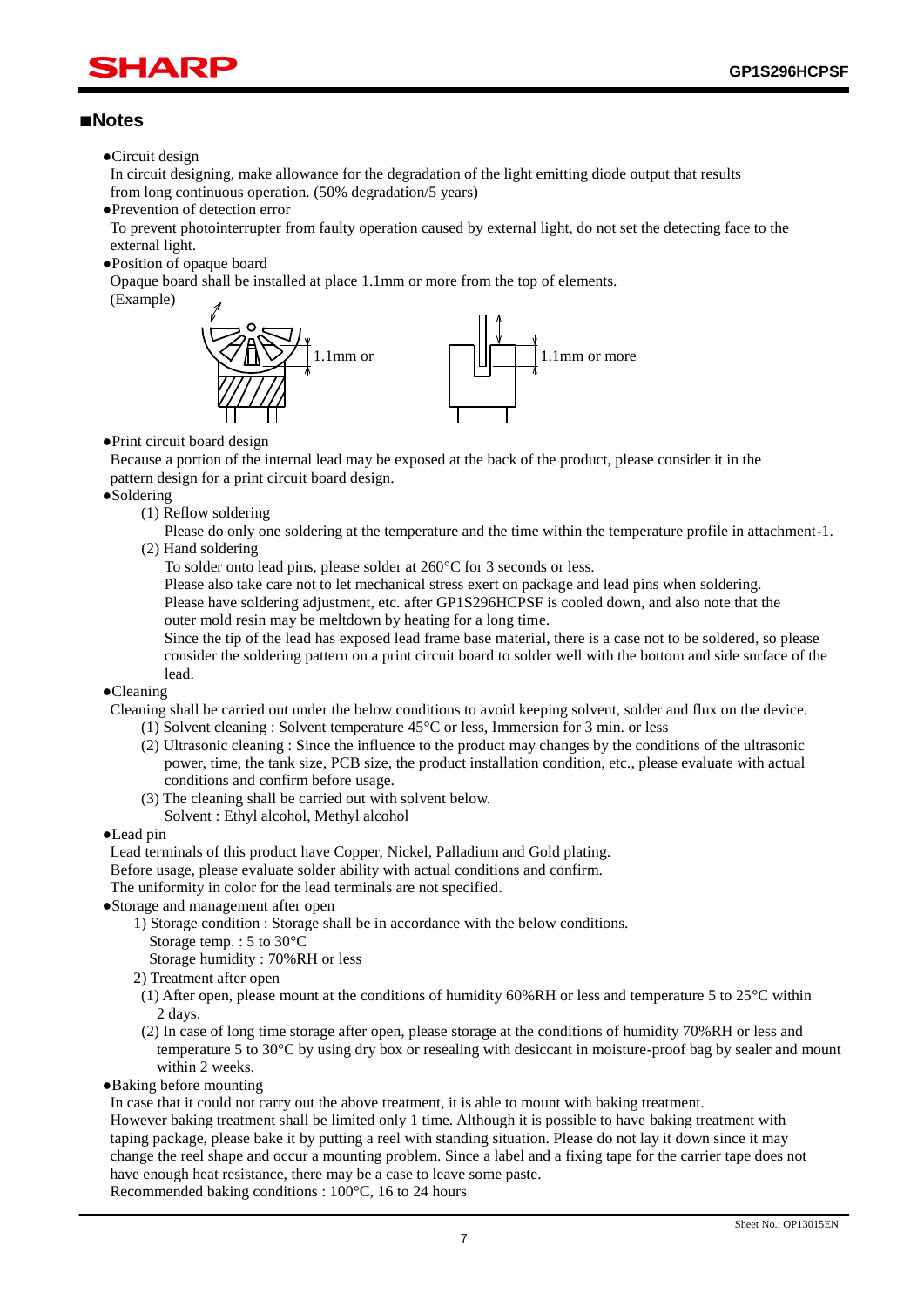## **SHARP**

### ■**Parts**

ī

This product uses the below parts.

1) Light detector (Quantity : 1)

| Type            | Material        | Maximum sensitivity<br>(nm) | Sensitivity<br>(nm) | Response time<br>(µs) |
|-----------------|-----------------|-----------------------------|---------------------|-----------------------|
| Phototransistor | Silicon<br>(Si) | 930                         | 700 to 1200         | 20                    |

## 2) Light emitter (Quantity : 1)

| Type                                            | Material | Maximum light emitting<br>wavelength (nm) | I/O Frequency<br>(MHz) |
|-------------------------------------------------|----------|-------------------------------------------|------------------------|
| Infrared light emitting diode<br>(non-coherent) | GaAs     | 940                                       | 0.3                    |

#### 3) Material

| Case                                   | Lead frame | Lead frame plating |
|----------------------------------------|------------|--------------------|
| <b>Black PPS</b> resin<br>$(UL 94V-0)$ | 42 Alloy   | Au-Pd-Ni-Cu        |

#### 4) Others

This product shall not be proof against radiation flux.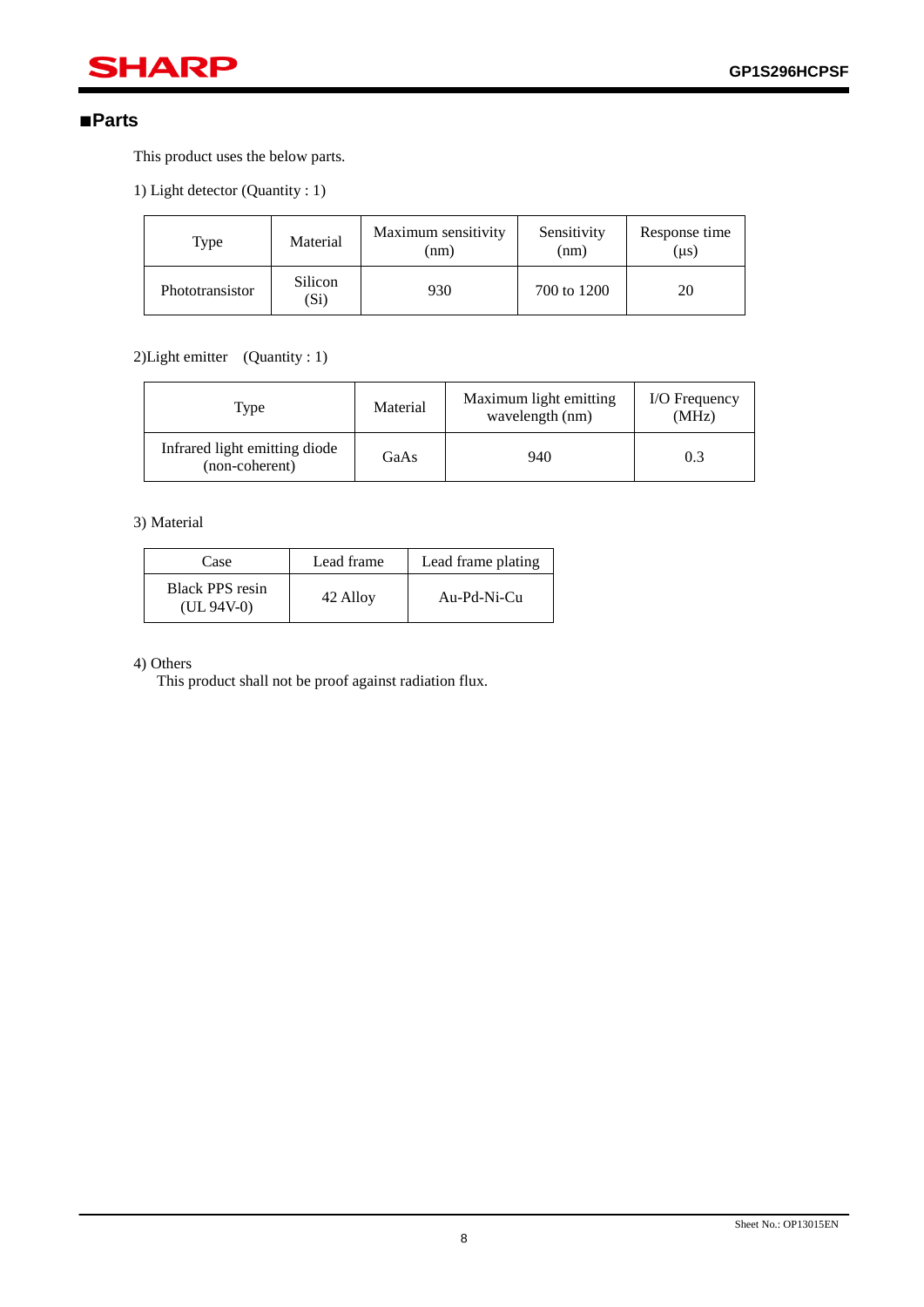

### ■**Packing**

6.5 Packing (Drawing No.CY13919i09)

6.5.1 Inner Packing



2 Outer packing material: Packing case(Corrugated cardboard), Cushioning material (Urethane) Aluminium laminated bag (Alumi-Polyethylene)

Humidity indicator card (paper), Label(paper), silica gel, craft tape

3 Quantity: 10,000pcs./box

- 4) The contents of the carton indication conforms to EIAJ C-3 and the following items are indicated.
- Model No., Internal production control name, Quantity, Packing date, Corporate name, Country of origin
- 5 Regular packaged mass: Approximately 700g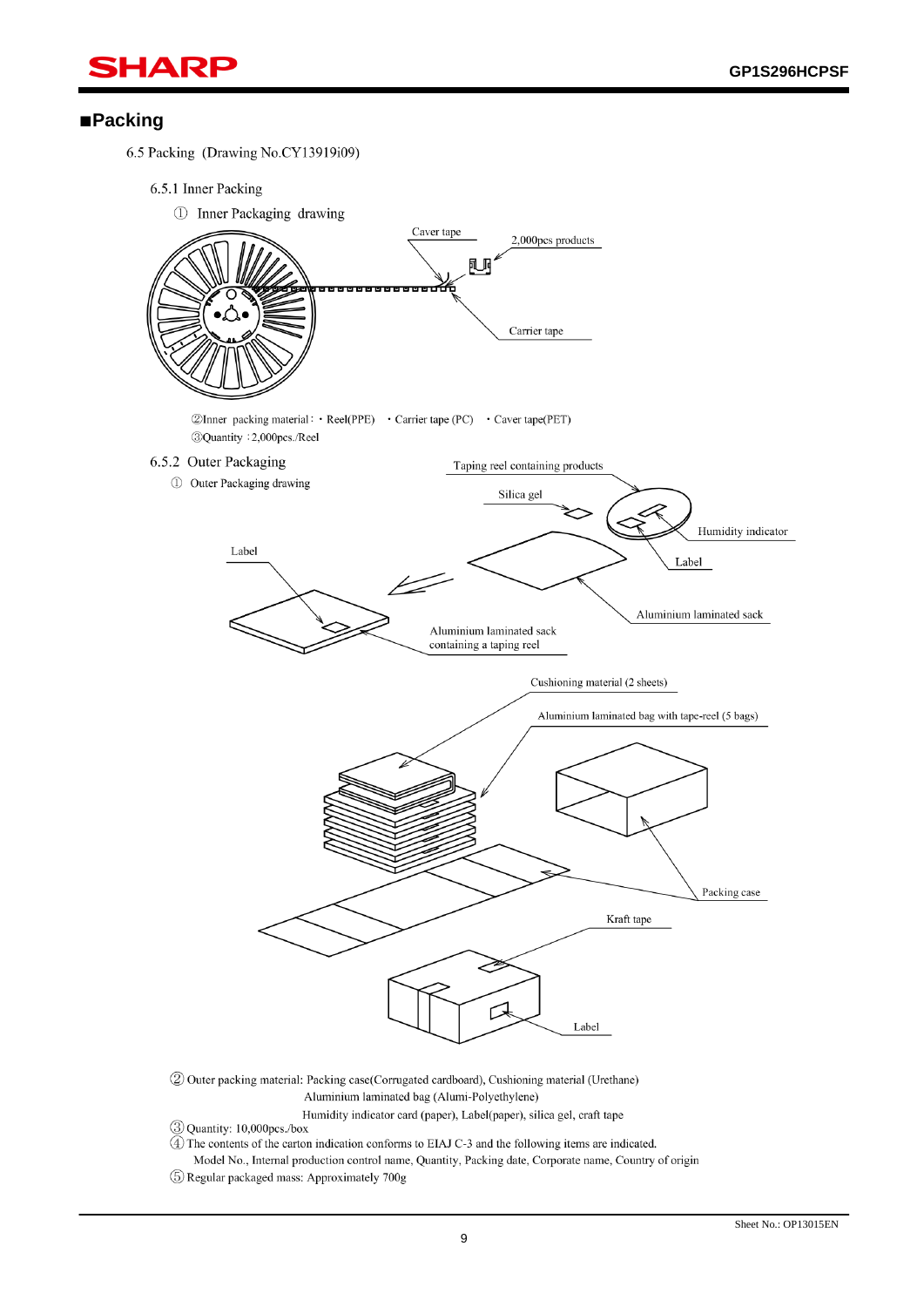

#### (Attachment-1)

Precautions for Soldering photointerrupter

1) In case of reflow soldering,

Please do only one soldering at the temperature and the time within the temperature profile as shown in the figure below.



2) Other precautions

An infrared lamp used to heat up for soldering may cause a localized temperature rise in the resin. So keep the package temperature within that specified in Item 1.

Also avoid immersing the resin part in the solder.

Even if within the temperature profile above, there is the possibility that the

gold wire in package is broken in case that the deformation of PCB gives the affection to lead pins. Please use after confirmation the conditions fully by actual solder reflow machine.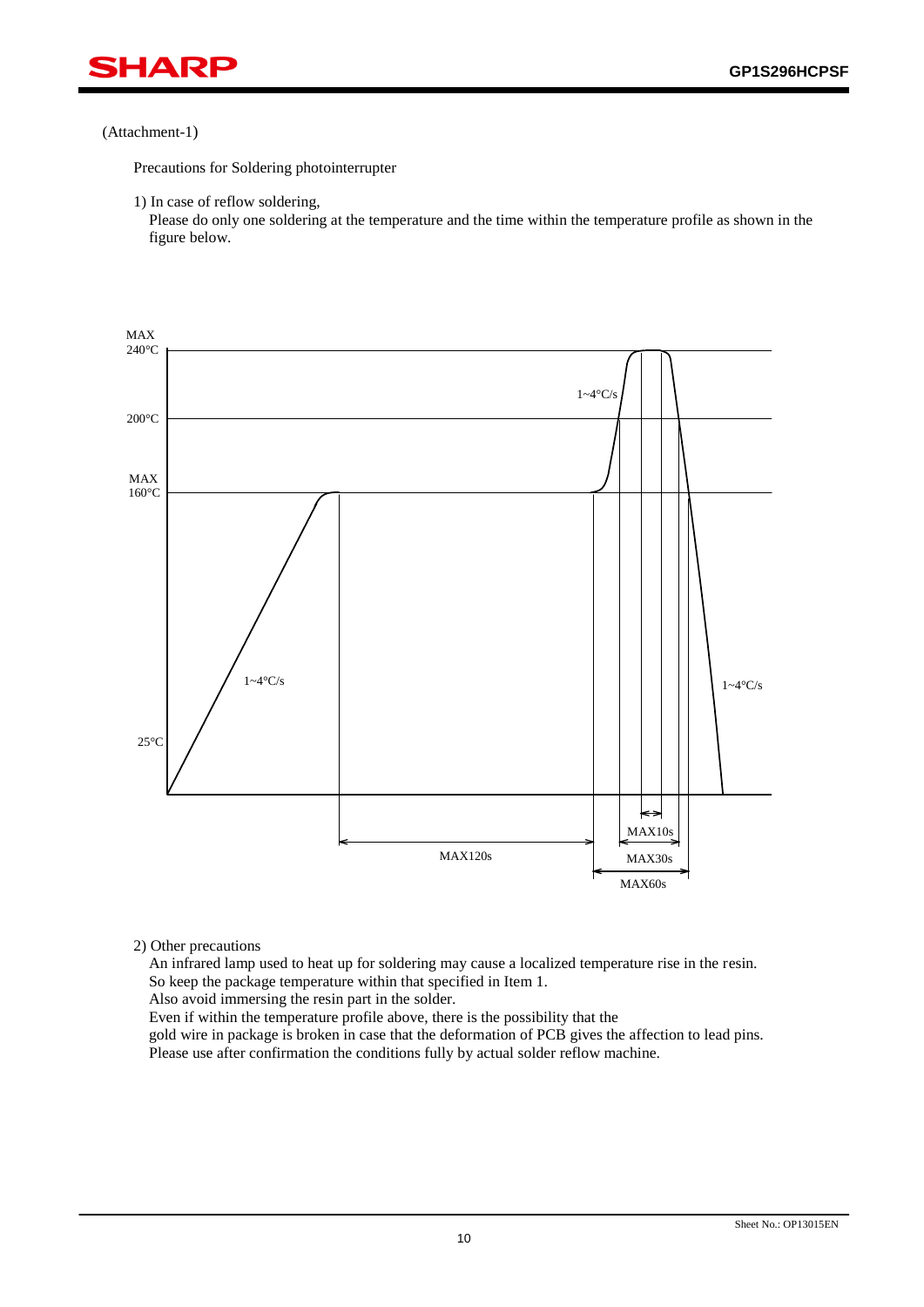

(Attachment-2-1)

Package specifications ( $\phi$  180mm reel)

1) Application

This specification applies to the taping specifications and the relation items for the GP1S296HCPSF.

- 2) Taping method
	- (1)Tape structure and Dimensions (Refer to the attached sheets-2-2)

①The tape shall have a structure in which a cover tape is sealed pressed on the carrier tape made by polystyrene to protect against static electricity.

- (2)Reel structure and Dimensions (Refer to the attached sheets-2-3)
- (3)Direction of product insertion (Refer to the attached sheets-2-3)

①Product direction in carrier tape shall direct to the detector at the hole side on the tape.

3) Repair method of sealing error

(1)In case of repairing a sealing error, three sides of a cover tape matching to the product insertion portion are opened by a cutter and it will be closed by adhesiveness tape after repairing.

- 4) Adhesiveness of cover tape
	- (1)The exhalation force between carrier tape and cover tape shall be 0.2N to 1.0N for the angle from 160°to 180°.
- 5) Rolling method and quantity

(1)Wind the tape back on the reel so that the cover tape will be outside the tape.

(2)Attach more than 20cm of blank tape to the trailer and attach more than 28cm of the leader to the tape and fix the both ends with adhesive tape.

- (3)One reel shall contain 2,000 pcs.
- 6) Indication items

The contents of the carton indication conforms to EIAJ C-3 and the following items are indicated. Model No., Internal production control name, Quantity, Packing date, Corporate name, Country of origin

7) Safety protection during shipping

There shall be no deformation of component or degradation of electrical characteristics due to shipping.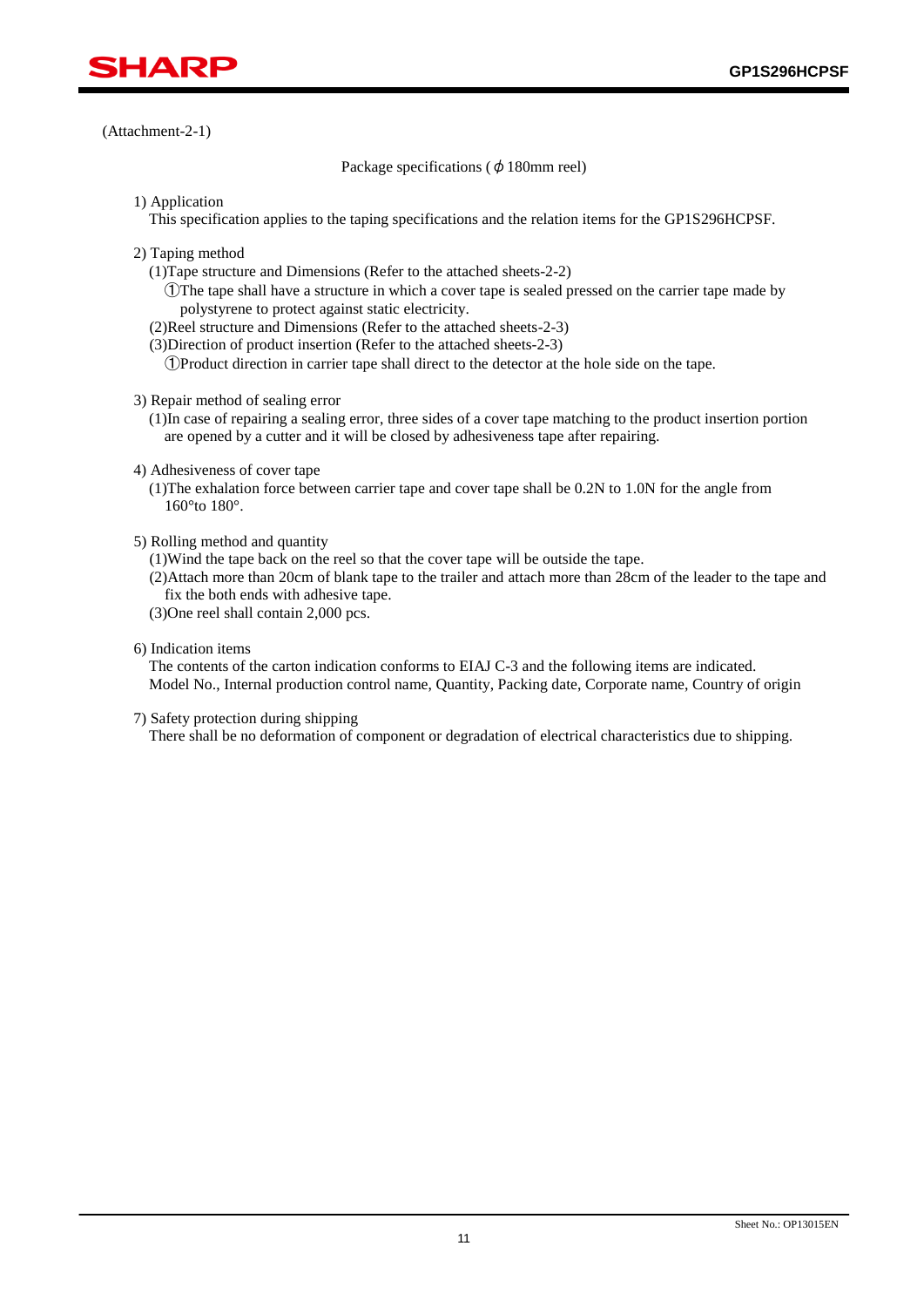

## (Attachment-2-2)

●Tape structure and dimensions





| Symbol | Dimensions     |                  |           |           |               |          |
|--------|----------------|------------------|-----------|-----------|---------------|----------|
| Unit   | $\blacksquare$ |                  |           |           |               |          |
| mm     | $\pm 0.3$      | $\pm 0.1$        | $\pm 0.1$ | $\pm 0.1$ | $\pm 0.1$     | $\pm 0.$ |
|        | O<br>о.        | $\sigma$<br>ა. ხ |           | x.        | $\Omega$<br>~ |          |

| Symbol | Dimensions          |                |                  |                         |                             |                       |  |
|--------|---------------------|----------------|------------------|-------------------------|-----------------------------|-----------------------|--|
| Unit   |                     |                |                  |                         | **                          |                       |  |
| mm     | $+0.1$<br>$-0$<br>⊕ | $\pm$ 0.2<br>Ø | ±0.1<br>⊷<br>، ت | ± 0.05<br>20<br>v<br>υv | ±0.<br>$\Omega$<br><u>.</u> | 士0.<br>$\Omega$<br>٠. |  |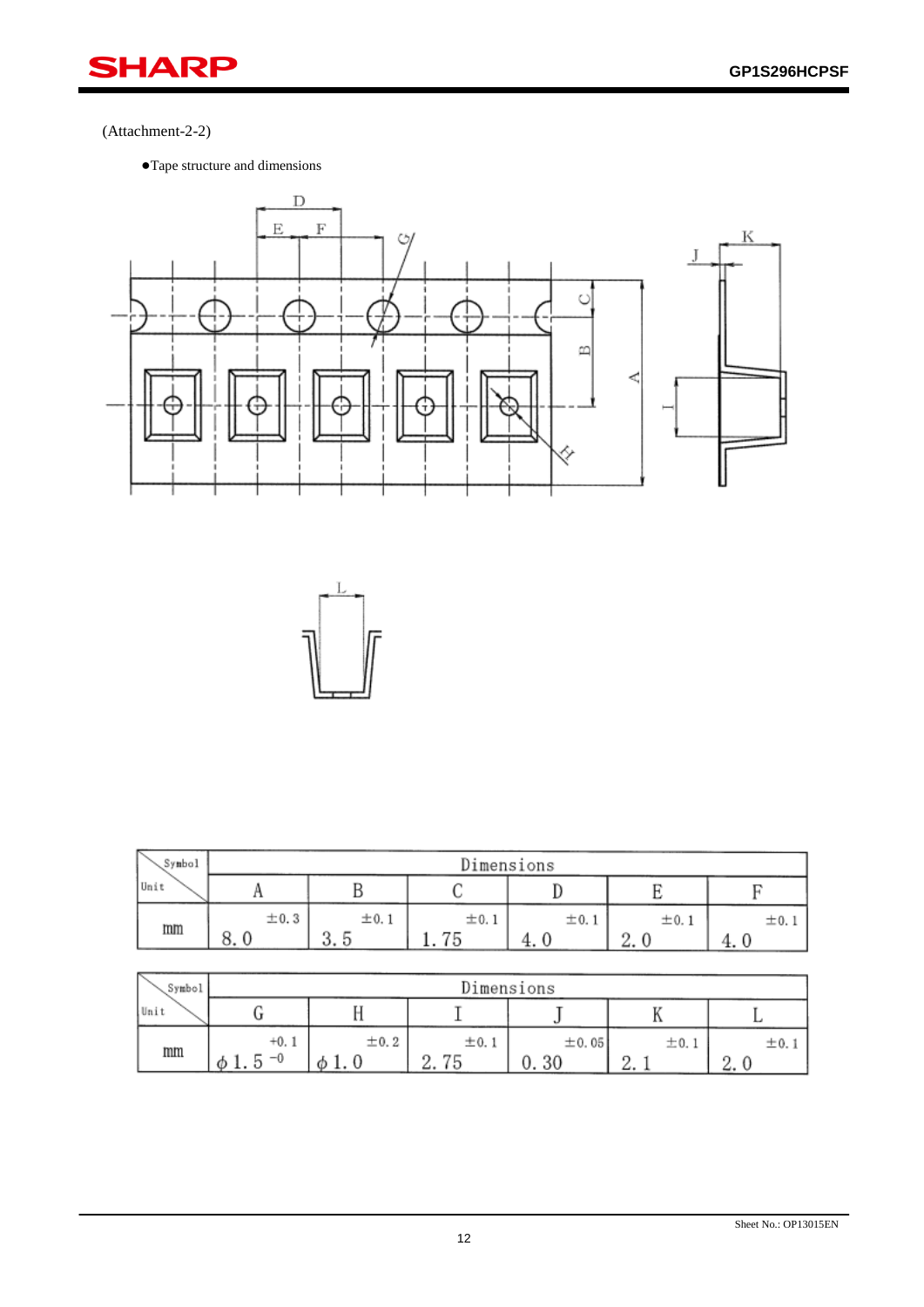

#### (Attachment-2-3)

●Reel structure and dimensions



| `ymbol | Dimensions           |               |                                         |  |              |              |             |  |
|--------|----------------------|---------------|-----------------------------------------|--|--------------|--------------|-------------|--|
| Unit   |                      |               |                                         |  |              |              |             |  |
| mm     | $\phi$ 180 $\pm$ 2.0 | $9.5 \pm 1.0$ | $\phi$ 60 $\pm$ 1.0 $\phi$ 13 $\pm$ 0.2 |  | $21 \pm 0.8$ | 13.1 $\pm$ 1 | $2 \pm 0.5$ |  |

●Direction of product insertion

Pull-out direction

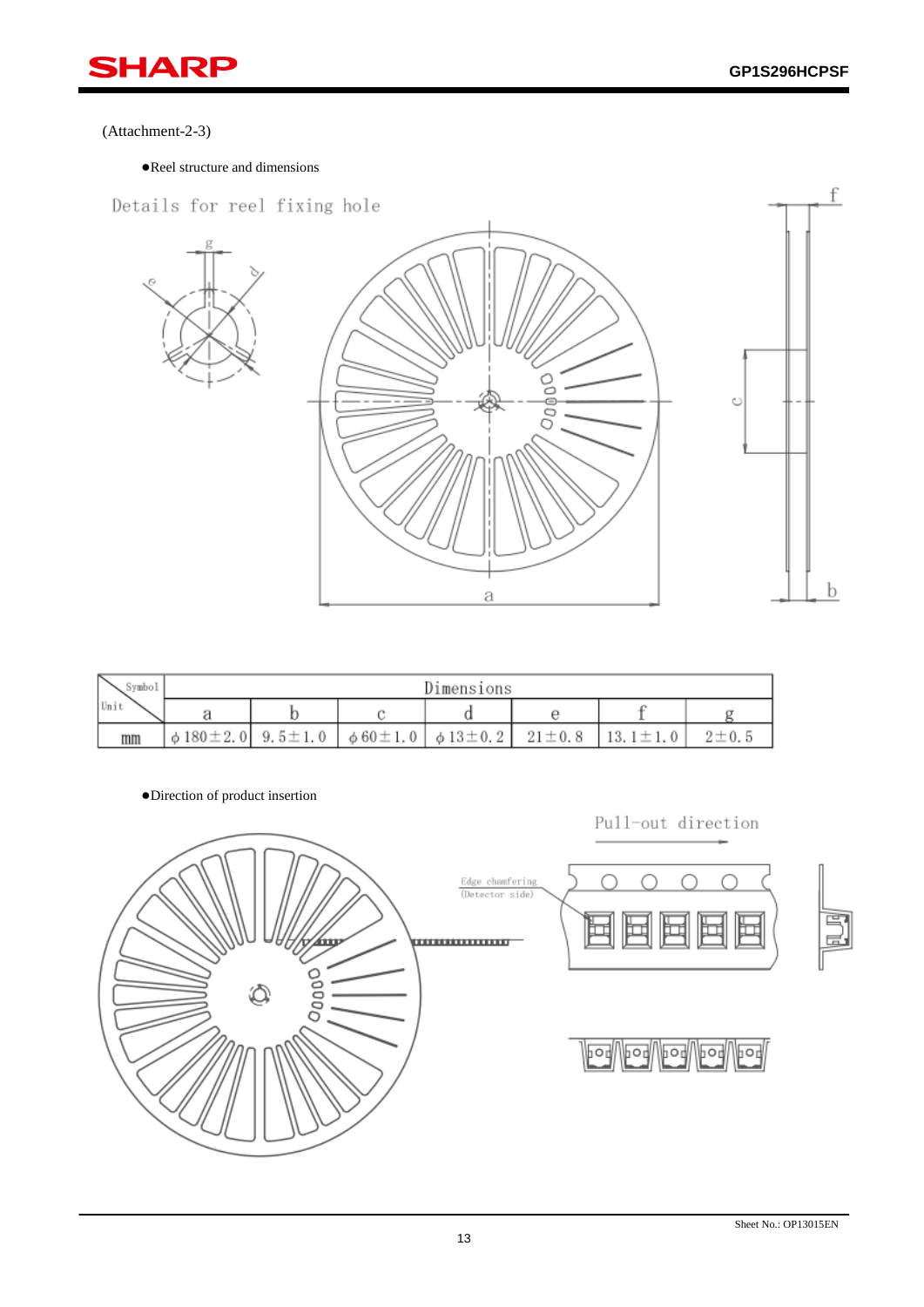

#### (Attachment-3-1)

#### Moisture-proof package specification

#### 1) Application

This specification applies to the moisture-proof package for the GP1S396HCPSF.

#### 2) Packaging specifications

(1) Packaging material

| Name                    | Material              |
|-------------------------|-----------------------|
| Aluminum laminated sack | Aluminum polyethylene |
| Label                   | Paper(-made)          |
| Silica gel              |                       |
| Outer case              | Paper(-made)          |
| Cushioning material     | Urethane              |

#### (2) Packaging method

 ①Seal a reel with 2,500pcs products into an aluminum laminated bag included the ruled silica gel quantity. ②Fill up the blank of label and paste on the bag.

③Put the moisture-proof laminated bag in the ruled case (5bag/case).

Cushioning material is attached at both top and bottom of every bag.

| Package shape                      | Product | <b>Ouantity</b>   | Moisture-proof sack Quantity |  |  |  |  |
|------------------------------------|---------|-------------------|------------------------------|--|--|--|--|
| Tape-reel ( $\phi$ 180mm)          | Single  | $2,000$ pcs./reel | lreel/bag                    |  |  |  |  |
| $\sim$ $\sim$ $\sim$ $\sim$ $\sim$ |         |                   |                              |  |  |  |  |

Minimum order Quantity : 2,000pcs (1 reel/bag)

 ④Fill out the model name, quantity and date after closing the outer case by craft tape. (Quantity: 10,000pcs./case) \*Except the case products by failing to seal are cut out

#### 3) Storage and management after open

- (1) Storage condition : Storage shall be in accordance with the below conditions.
	- Storage temp. : 5 to 30°C

Storage humidity : 70%RH or less

- (2) Treatment after open
	- (T) Order open, please mount at the conditions of humidity 60% RH or less and temperature 5 to 25 $\degree$ C within 2 days.

In case that two times reflow soldering are required, please complete your 2nd reflow soldering within 2 days after the 1st reflow soldering.

- ②In case of long time storage after open, please storage at the conditions of humidity 70%RH or less and temperature 5 to 30°C by using dry box or resealing with desiccant in moisture-proof bag by sealer and mount within 2 weeks.
- (3) Baking before mounting

In case that it could not carry out the above treatment, it is able to mount with baking treatment. However baking treatment shall be limited only 1 time. Although it is possible to have baking treatment with taping package, please bake it by putting a reel with standing situation. Please do not lay it down since it may change the reel shape and occur a mounting problem. Since a label and a fixing tape for the carrier tape does not have enough heat resistance, there may be a case to leave some paste. Recommended baking conditions : 100°C, 22 to 26 hours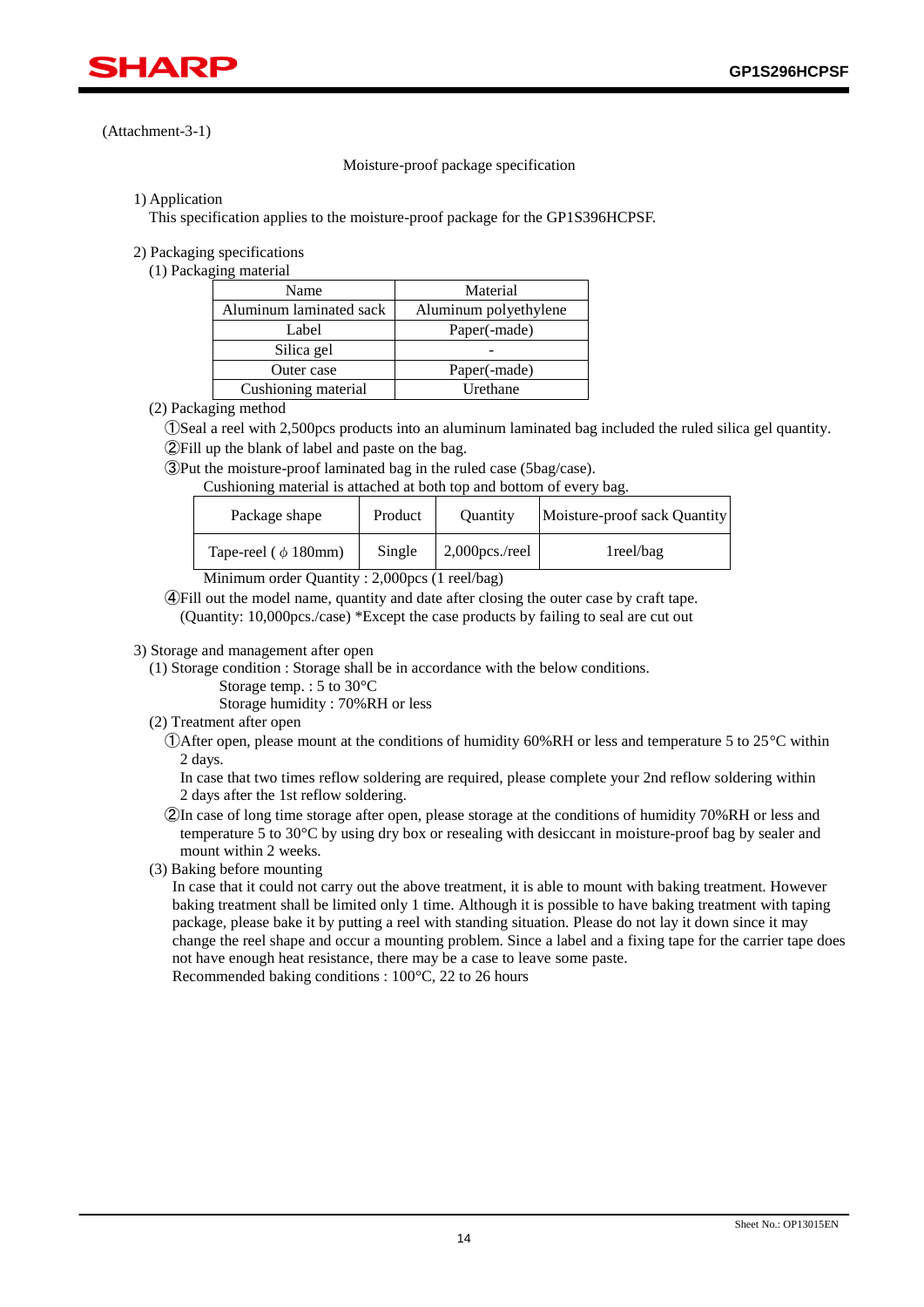

#### (Attachment-3-2)

- ●Baking treatment before mounting
	- ・Placement of reels in an oven



- 1) Please hang reels by using a center hole for fixing the reel. Please keep some space between reels for better air rotation in the oven. Please do not lay a reel down in the oven to avoid any damages for the tape edge and the flange of reel.
- 2) Please make sure the carrier tape does not have any slack in a reel before baking to avoid peeling the cover tale off. Since the tape using for fixing carrier tape is not heatproof, there is a case to remain glue. So if necessary, please change the tape to a heatproof one.